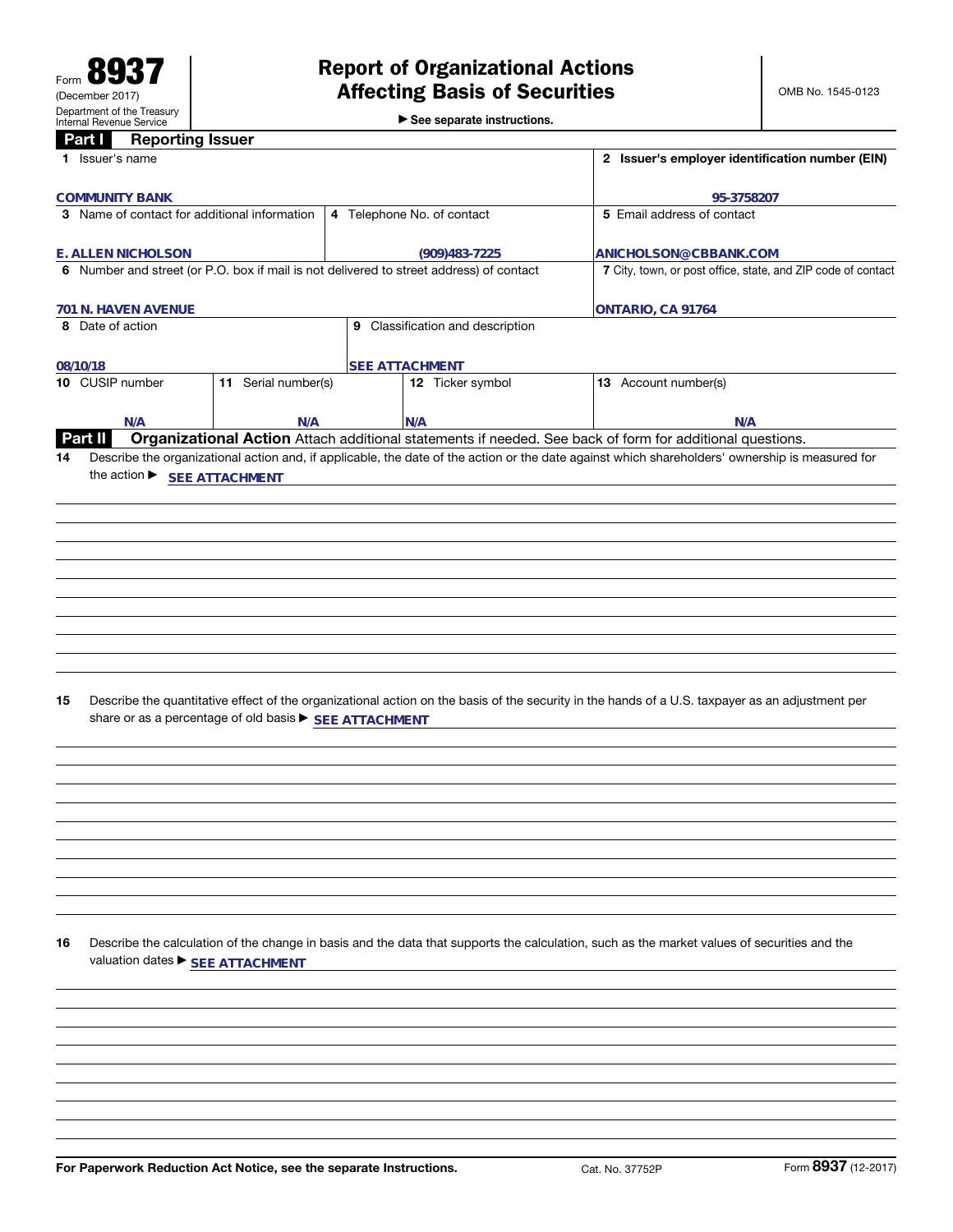Phone no.

**(949) 221-4000**

| Part II         |                                                                                                                                                                                                                                                                                                                          | <b>Organizational Action (continued)</b>               |                                                                                                                       |                                     |                            |  |  |
|-----------------|--------------------------------------------------------------------------------------------------------------------------------------------------------------------------------------------------------------------------------------------------------------------------------------------------------------------------|--------------------------------------------------------|-----------------------------------------------------------------------------------------------------------------------|-------------------------------------|----------------------------|--|--|
| 17              |                                                                                                                                                                                                                                                                                                                          |                                                        | List the applicable Internal Revenue Code section(s) and subsection(s) upon which the tax treatment is based >        |                                     | SEE ATTACHMENT             |  |  |
|                 |                                                                                                                                                                                                                                                                                                                          |                                                        |                                                                                                                       |                                     |                            |  |  |
|                 |                                                                                                                                                                                                                                                                                                                          |                                                        |                                                                                                                       |                                     |                            |  |  |
|                 |                                                                                                                                                                                                                                                                                                                          |                                                        |                                                                                                                       |                                     |                            |  |  |
|                 |                                                                                                                                                                                                                                                                                                                          |                                                        |                                                                                                                       |                                     |                            |  |  |
|                 |                                                                                                                                                                                                                                                                                                                          |                                                        |                                                                                                                       |                                     |                            |  |  |
|                 |                                                                                                                                                                                                                                                                                                                          |                                                        |                                                                                                                       |                                     |                            |  |  |
|                 |                                                                                                                                                                                                                                                                                                                          |                                                        |                                                                                                                       |                                     |                            |  |  |
|                 |                                                                                                                                                                                                                                                                                                                          |                                                        |                                                                                                                       |                                     |                            |  |  |
|                 |                                                                                                                                                                                                                                                                                                                          |                                                        |                                                                                                                       |                                     |                            |  |  |
|                 |                                                                                                                                                                                                                                                                                                                          |                                                        |                                                                                                                       |                                     |                            |  |  |
|                 |                                                                                                                                                                                                                                                                                                                          |                                                        |                                                                                                                       |                                     |                            |  |  |
| 18              |                                                                                                                                                                                                                                                                                                                          | Can any resulting loss be recognized? > SEE ATTACHMENT |                                                                                                                       |                                     |                            |  |  |
|                 |                                                                                                                                                                                                                                                                                                                          |                                                        |                                                                                                                       |                                     |                            |  |  |
|                 |                                                                                                                                                                                                                                                                                                                          |                                                        |                                                                                                                       |                                     |                            |  |  |
|                 |                                                                                                                                                                                                                                                                                                                          |                                                        |                                                                                                                       |                                     |                            |  |  |
|                 |                                                                                                                                                                                                                                                                                                                          |                                                        |                                                                                                                       |                                     |                            |  |  |
|                 |                                                                                                                                                                                                                                                                                                                          |                                                        |                                                                                                                       |                                     |                            |  |  |
|                 |                                                                                                                                                                                                                                                                                                                          |                                                        |                                                                                                                       |                                     |                            |  |  |
|                 |                                                                                                                                                                                                                                                                                                                          |                                                        |                                                                                                                       |                                     |                            |  |  |
|                 |                                                                                                                                                                                                                                                                                                                          |                                                        |                                                                                                                       |                                     |                            |  |  |
|                 |                                                                                                                                                                                                                                                                                                                          |                                                        |                                                                                                                       |                                     |                            |  |  |
|                 |                                                                                                                                                                                                                                                                                                                          |                                                        |                                                                                                                       |                                     |                            |  |  |
|                 |                                                                                                                                                                                                                                                                                                                          |                                                        |                                                                                                                       |                                     |                            |  |  |
| 19              |                                                                                                                                                                                                                                                                                                                          |                                                        | Provide any other information necessary to implement the adjustment, such as the reportable tax year ▶ SEE ATTACHMENT |                                     |                            |  |  |
|                 |                                                                                                                                                                                                                                                                                                                          |                                                        |                                                                                                                       |                                     |                            |  |  |
|                 |                                                                                                                                                                                                                                                                                                                          |                                                        |                                                                                                                       |                                     |                            |  |  |
|                 |                                                                                                                                                                                                                                                                                                                          |                                                        |                                                                                                                       |                                     |                            |  |  |
|                 |                                                                                                                                                                                                                                                                                                                          |                                                        |                                                                                                                       |                                     |                            |  |  |
|                 |                                                                                                                                                                                                                                                                                                                          |                                                        |                                                                                                                       |                                     |                            |  |  |
|                 |                                                                                                                                                                                                                                                                                                                          |                                                        |                                                                                                                       |                                     |                            |  |  |
|                 |                                                                                                                                                                                                                                                                                                                          |                                                        |                                                                                                                       |                                     |                            |  |  |
|                 |                                                                                                                                                                                                                                                                                                                          |                                                        |                                                                                                                       |                                     |                            |  |  |
|                 |                                                                                                                                                                                                                                                                                                                          |                                                        |                                                                                                                       |                                     |                            |  |  |
|                 |                                                                                                                                                                                                                                                                                                                          |                                                        |                                                                                                                       |                                     |                            |  |  |
|                 |                                                                                                                                                                                                                                                                                                                          |                                                        |                                                                                                                       |                                     |                            |  |  |
|                 | Under penalties of perjury, I declare that I have examined this return, including accompanying schedules and statements, and to the best of my knowledge and<br>belief, it is true, correct, and complete. Declaration of preparer (other than officer) is based on all information of which preparer has any knowledge. |                                                        |                                                                                                                       |                                     |                            |  |  |
| <b>Sign</b>     |                                                                                                                                                                                                                                                                                                                          |                                                        |                                                                                                                       |                                     |                            |  |  |
| Here            | Date $\blacktriangleright$                                                                                                                                                                                                                                                                                               |                                                        |                                                                                                                       |                                     |                            |  |  |
|                 |                                                                                                                                                                                                                                                                                                                          |                                                        |                                                                                                                       |                                     |                            |  |  |
| Paid            |                                                                                                                                                                                                                                                                                                                          | Print your name ▶<br>Print/Type preparer's name        | Preparer's signature                                                                                                  | Title $\blacktriangleright$<br>Date | PTIN<br>Check $\Box$ if    |  |  |
|                 | Preparer                                                                                                                                                                                                                                                                                                                 | <b>KRISTINE HOEFLIN</b>                                | wishet to                                                                                                             | 9/10/2018                           | self-employed<br>O00786821 |  |  |
| <b>Use Only</b> |                                                                                                                                                                                                                                                                                                                          | Firm's name > MOSS ADAMS LLP                           |                                                                                                                       |                                     | 91-0189318<br>Firm's EIN ▶ |  |  |

Firm's address a **2040 MAIN STREET, STE 900 IRVINE, CA 92606**

Send Form 8937 (including accompanying statements) to: Department of the Treasury, Internal Revenue Service, Ogden, UT 84201-0054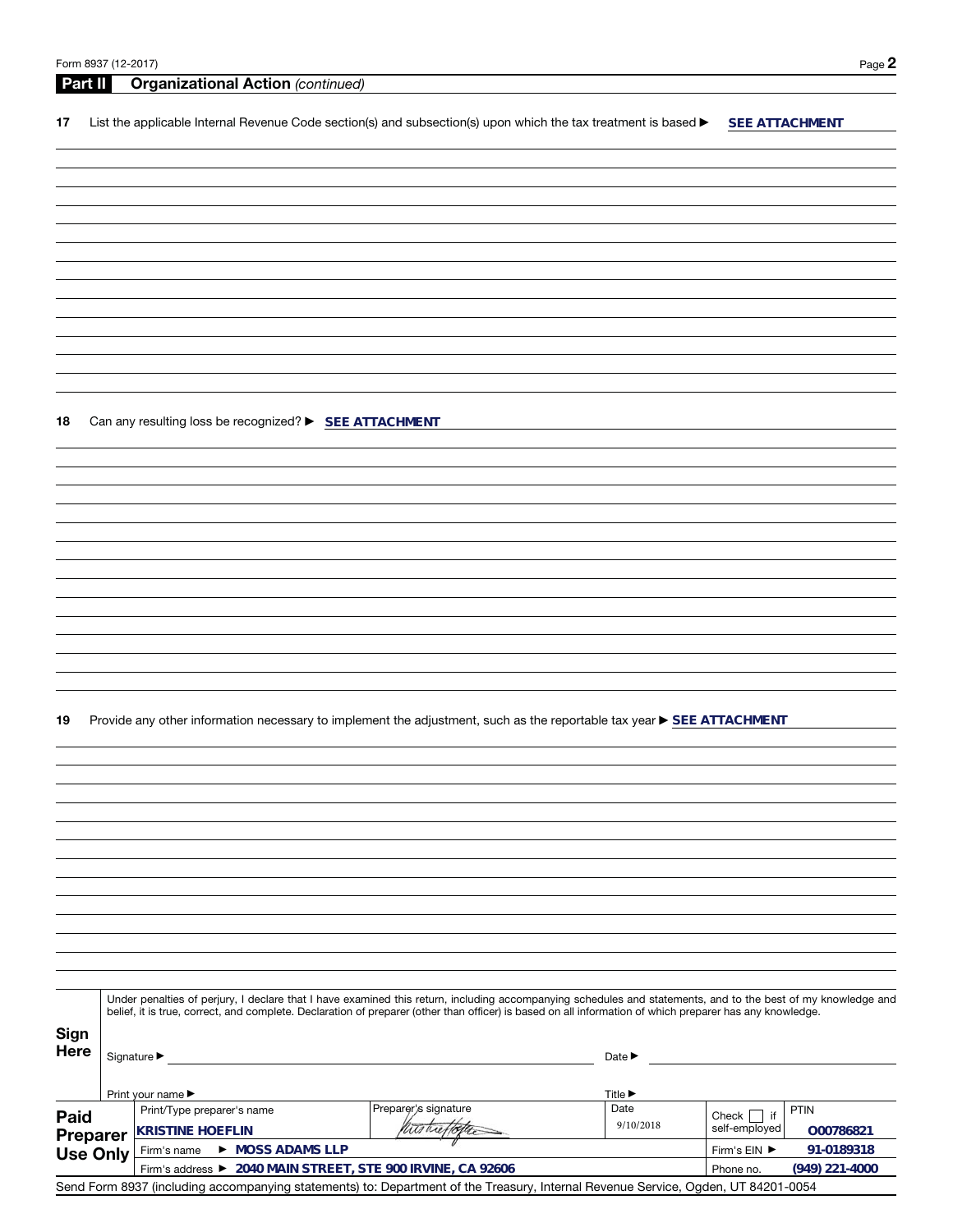# **Community Bank Attachment to Form 8937 Report of Organizational Actions Affecting Basis of Securities**

### **Form 8937 Part I, Box 9:**

The securities subject to reporting include all shares of CVB Financial Corp. ("CVB") common stock issued in exchange for the outstanding common stock of Community Bank ("Community") as a result of the merger of Community with and into CVB on August 10, 2018.

### **Form 8937 Part II, Box 14:**

On August 10, 2018, Community completed a merger with CVB. Pursuant to the terms and conditions of the Agreement and Plan of Merger, dated as of February 26, 2018, Community merged with and into CVB. As a result of the merger, CVB is the surviving corporation while Community ceased to exist as a corporation.

As noted in the Agreement and Plan of Merger, dated February 26, 2018, Community shareholders received 9.4595 shares of CVB common stock and \$56.00 in cash for each share of Community stock. No fractional shares of CVB common stock were issued in the merger, rather CVB paid cash in lieu of fractional shares.

## **Form 8937 Part II, Box 15 & 16:**

The Merger was structured to qualify as a reorganization within the meaning of Section 368(a) of the Internal Revenue Code, as amended. The tax basis of the shares of CVB common stock received by a Community shareholder will be the same as the basis of the shares of Community common stock surrendered in exchange for the shares of CVB common stock, plus any gain recognized by such shareholder in the Merger, and minus any cash received by the shareholder in the Merger. Pursuant to the applicable tax provisions, gain is recognized as a result of the Merger to the extent that the fair market value of stock and cash received exceeds the basis in the shares, but gain shall not be recognized in excess of the amount of cash received. Loss is not recognized. The fair market value of CVB common stock, based on the stock price at the time of merger, as listed on the NASDAQ, is \$24.22

A Community shareholder who received cash in lieu of a fractional share interest in CVB common stock will be treated as having received such cash in full payment for such fractional share of stock. Since the shareholder did not receive CVB common stock in exchange for the fractional share interest, there will be no new basis to compute.